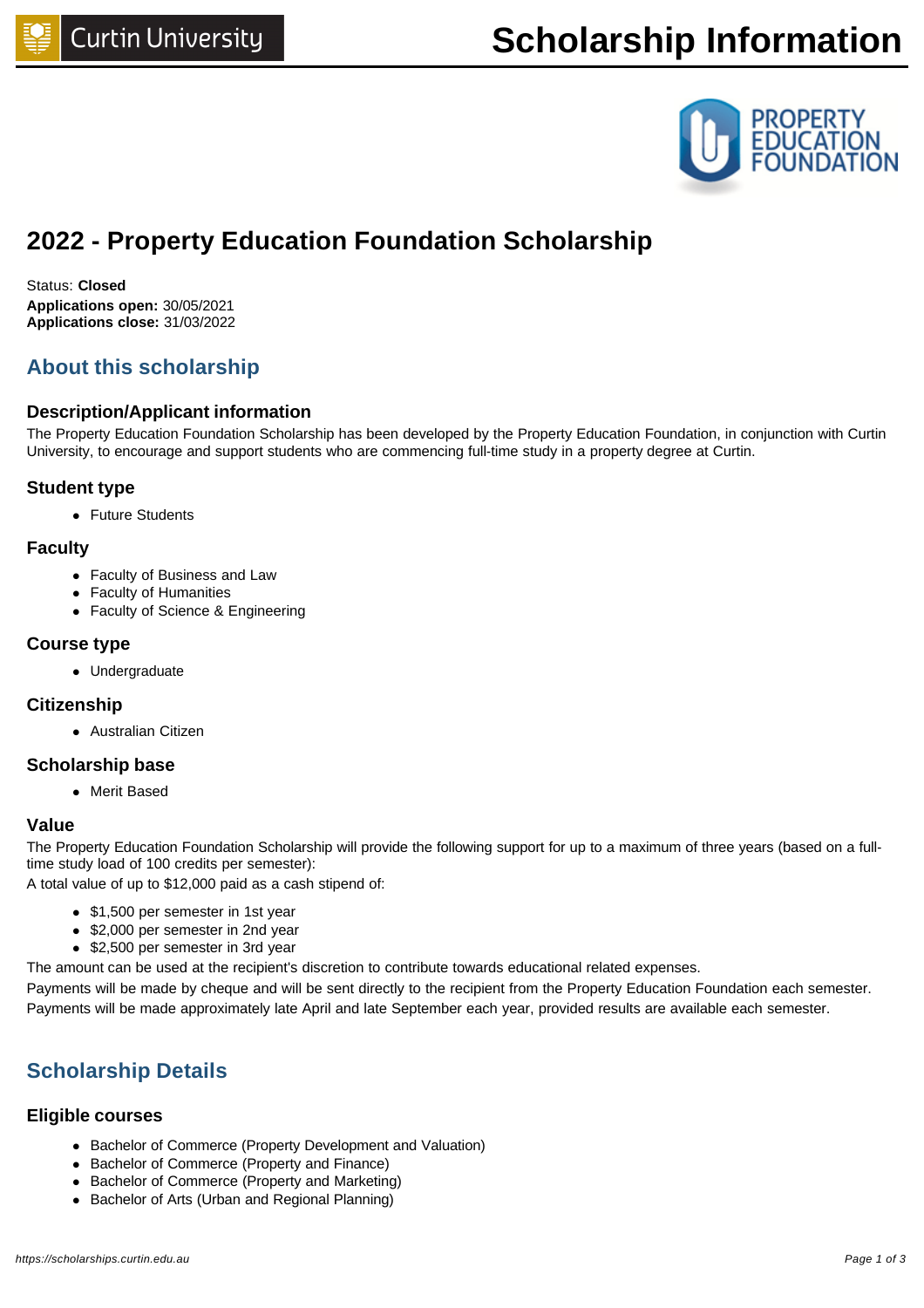Any of the above listed degrees as part of double degree

#### **Eligibility criteria**

Applicants must meet all of the following criteria to be eligible to apply for the Property Education Foundation Scholarship:

- Australian citizen
- <sup>l</sup> Enrolling in the first year of an eligible degree and major at Curtin University in semester 1, 2022
- Enrolling full-time (100 credits) each study period

This scholarship is not deferrable.

#### **Enrolment requirements**

Recipients must meet all of the following:

- Remain enrolled in an eligible course and major of study
- Maintain a full-time study load of 100 credits each study period at Curtin University
- Pass all enrolled units each semester
- Maintain a Course Weighted Average (CWA) of at least 70 or above

#### **Changes to Enrolment**

If a recipient intends to change their enrolment, they must also apply in writing to the Scholarships Office [\(scholarships@curtin.edu.au\)](mailto:scholarships@curtin.edu.au) for approval **BEFORE** the change. The Scholarships Office will advise how the change will affect their scholarship.

**Withdrawal or Terminated from units or course:** A recipient who withdraws from their units or course of study, or has been terminated from their studies will become ineligible for the continuation of the scholarship, will not receive any further payments and will be required to repay to Curtin University the stipend awarded for that study period if applicable.

**Cancellation of Scholarship:** Notwithstanding any provision above, Curtin reserves the rights, at its sole discretion, to cancel the award of, or continuity of, the scholarship where the sponsor ceases to fund the scholarship.

### **How to apply**

#### **Application process**

For more information and to apply for the 2022 Property Education Foundation Scholarship, please visit <https://www.pef.org.au/scholarships/>

#### **Timelines**

- Applications close: 31 March 2022
- Interviews: 14 April 2022
- Outcome available: 25 April 2022

Short-listed applicants must be available to undertake an interview on the above date.

## **Need more information?**

#### **Enquiries**

**Scholarships Office E: [scholarships@curtin.edu.au](mailto:scholarships@curtin.edu.au) T:** 1300 222 888 Visit our **[Frequently Asked Questions](https://future.connect.curtin.edu.au/app/answers/list/kw/scholarship)**

#### **Property Education Foundation**

**W:** <https://www.pef.org.au/scholarships/>

#### **Further information**

#### [How do I prepare for an interview?](http://life.curtin.edu.au/careers/interviews.htm)

Tips on how to complete your application can be found under the [Applying for scholarships l](https://scholarships.curtin.edu.au/apply/)ink on the scholarships website. Students may apply for as many scholarships as they are eligible for, and if successful, will be awarded the highest value scholarship. If students are successful in receiving an offer for more than one scholarship valued the same, they will have the opportunity to select their preferred scholarship.

For further information about holding more than one scholarship contact [scholarships@curtin.edu.au](mailto:scholarships@curtin.edu.au)